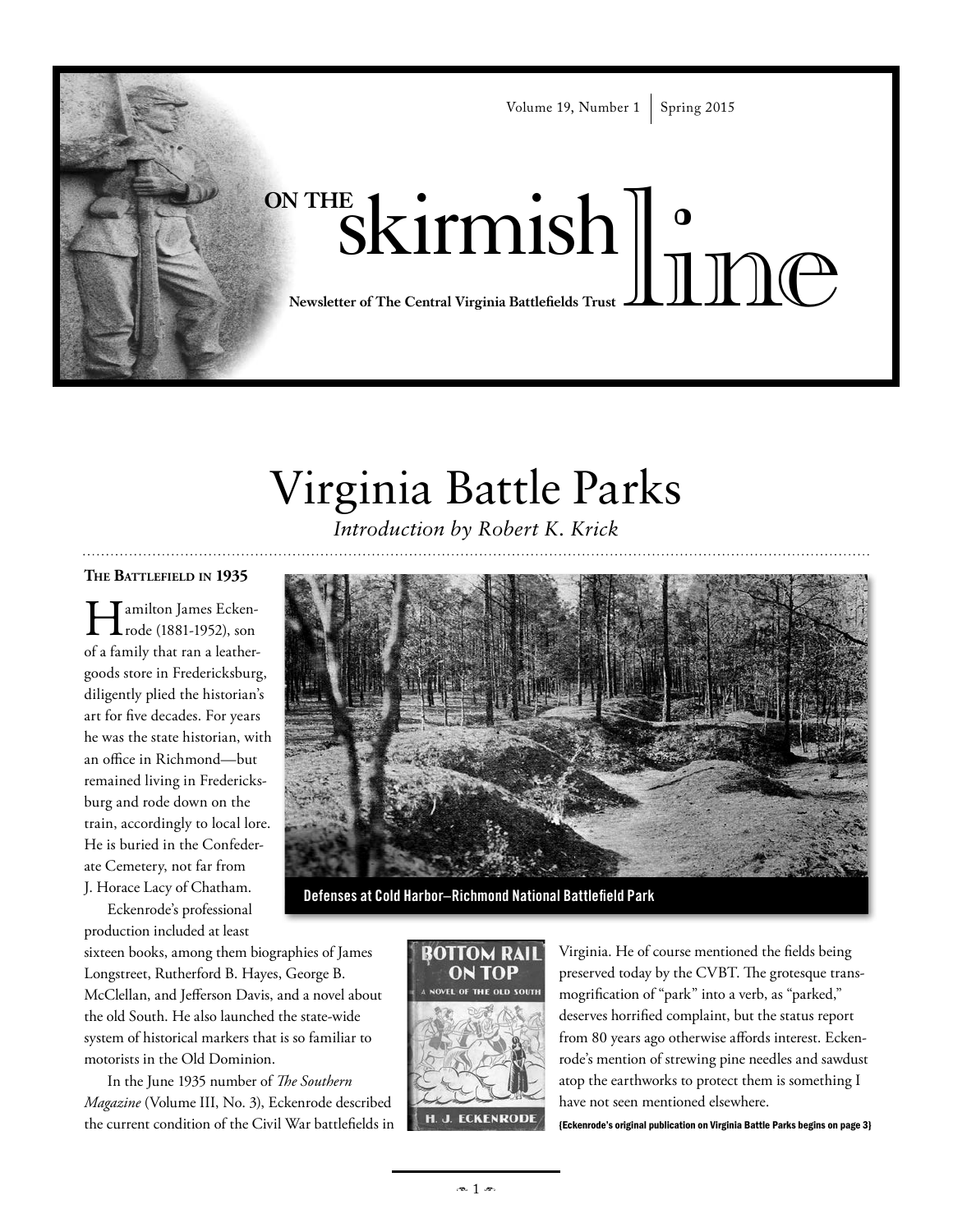## Community Give 2015 Program to Benefit CVBT



**What is The Community Foundation?** Beginning in 1997, The Community Foundation has provided a straightforward, powerful, and highly personal approach to giving. Its approach is simple–build a better community by making philanthropy easy. The Community Foundation

receives gifts from individuals, corporations and organizations. These gifts are named and placed in endowment funds and invested to generate earnings. The Community Foundation coordinates with fund advisors to use these earnings to distribute grants to a variety of nonprofit programs, organizations and other community-oriented charitable efforts that benefit area residents and organizations.

**OK, so what is Community Give 2015 and why is it important to CVBT?** The Community Give is a 24 hour day of giving on Tuesday, May 5, 2015 from 12:00 a.m. until midnight. It is a day when everyone is asked to make a donation and show support for the local nonprofit organizations that positively impact our lives every day. The Community Foundation and generous sponsors of

The Community Give are offering \$100,000 in cash prizes (grants) for participating nonprofits as a way to build excitement and maximize the benefits for donors and nonprofits.

Last year close to 5,000 people gave nearly \$450,000 to their chosen nonprofits. Sponsors provided \$100,000 in prizes, and **EVERY** nonprofit received a donation! The event raised a stunning \$544,851 for area nonprofits–the most ever raised in a single day! CVBT received nearly \$7,500 in donations in its inaugural year participating in the program.

This year CVBT has a goal in mind. We want to raise at least \$20,000 in donations and also work toward obtaining several of the \$1,000 bonus awards that the Community Give program offers. YOU can help us achieve this goal!

We will soon be sending out some emails regarding the program, which will let you know how you can help us achieve our goals, and what exactly to do on May 5<sup>th</sup>. We will be posting this information on our Facebook site as well.

This is a once a year opportunity for CVBT to take advantage of a wide-reaching philanthropic program dedicated to nonprofits. Please help us out! More to come.

### What is AmazonSmile?

| AmazonSmile<br>an automatic way                     |  |
|-----------------------------------------------------|--|
| or customers to support<br>their favorite charities |  |
| amazonsmil                                          |  |

AmazonSmile is a simple and automatic way for you to support your favorite charitable organization every time you shop, at no cost to you. When you shop at smile.amazon.com,

you'll find the exact same low prices, vast selection and convenient shopping experience as at Amazon.com, with the added bonus that Amazon will donate a portion of the purchase price to the Central Virginia Battlefields Trust. Amazon donates 0.5% of the price of your eligible AmazonSmile purchases.

#### **How do I shop at AmazonSmile?**

*To shop at AmazonSmile simply go to smile.amazon.com from the web browser on your computer or mobile device. You may also want to add a bookmark to smile.amazon.com to make it even easier to return and start your shopping at AmazonSmile.*

#### **Can I use my existing Amazon.com account on AmazonSmile?**

*Yes, you can use the same account on Amazon.com and AmazonSmile. Your shopping cart, wish list, wedding or baby registry, and other account settings will also be the same.*



for the CVBT membership at P.O. Box 3417, Fredericksburg, VA 22402. Contact CVBT at **540-374-0900** or **www.cvbt.org.** The CVBT is chartered as a 501(c)(3) non-profit organization. All contributions are tax deductible. A financial statement is available, upon request, from the Virginia Office of Consumer Affairs.

#### **On the Skirmish Line** is published **The Central Virginia Battlefields Trust, Inc. Board of Directors**

Michael P. Stevens *President* Harriett Condon *Vice President* Lloyd B. Harrison *Treasurer* Robert K. Krick *Secretary*  Ben Brockenbrough *Chief Administrator* J. Michael Greenfield *Lands Management*

**Board Members:** Brad Gottfried Robert Lee Hodge Pete Kolakowski Kevin Leahy Charles G. McDaniel Jim Pates Eric Powell Josiah Rowe

Tom Van Winkle *Communications Director, Web Master* Linda Wandres *Newsletter Editor*

**Contributing Authors:** Ben Brockenbrough H. J. Eckenrode Robert K. Krick Tom Van Winkle Linda Wandres

#### **Photographs:**

Tom Van Winkle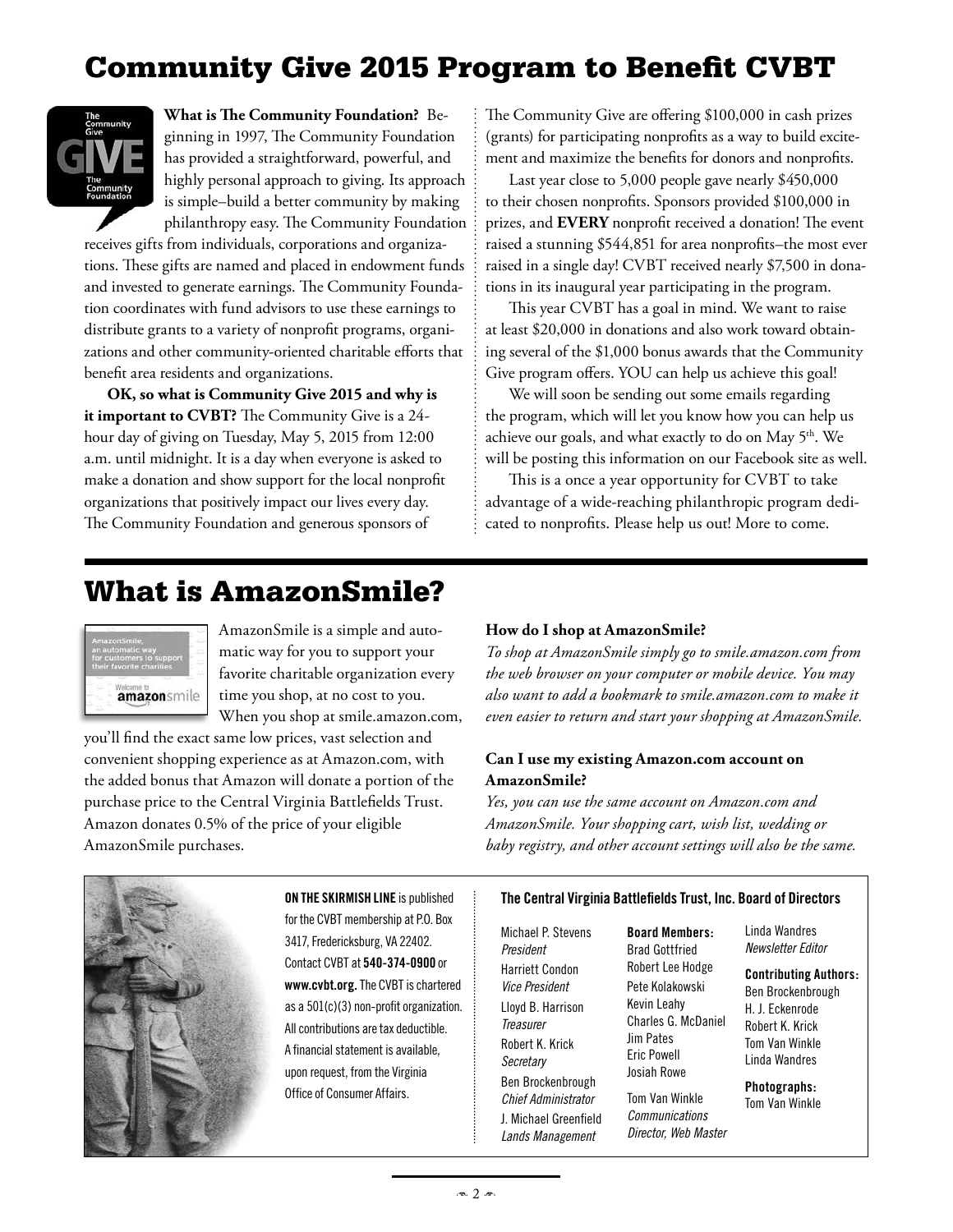## Virginia Battle Parks

#### By H. J. Eckenrode

#### Originally Published in *The Southern Magazine*, June 1935 (Vol. III, No. 3)

 $\prod$ t will, no doubt, be a matter of interest to people of the<br>Confederate tradition everywhere to know how admirably<br>measy of the hattlefields of the Westerlands in States in t will, no doubt, be a matter of interest to people of the many of the battlefields of the War between the States in Virginia are being parked and cared for. They will be, when completed, the most beautiful military parks in the world.

Some years ago the Fredericksburg and Petersburg citizens thinking that something should be done to preserve the famous battlefields at and near those cities, organized associations and began the work of acquiring land on a small scale. These parks, or rather the beginnings of them, were turned over to the War Department of the federal government and were developed for a time by that department. Then they were transferred to the National Park Service two or three years ago, since which time the work of parking has been most energetically pushed.

At Fredericksburg a splendid road was built for several miles along the Confederate position at the battle of December 13, 1862, and the earthworks have been parked and cared for. Much land has been purchased at Chancellorsville and the Wilderness, which battlefields are also being parked. Care is being taken in this park, as well as at Richmond and Petersburg, to avoid injury to the trenches, those picturesque and interesting relics of the great struggle.

Mr. K. A. Tapscott, landscape engineer with the National Park Service, has given especial attention to the matter of protecting earthworks from erosion, the problem that faces everybody whose park areas containing (sic) such defenses. The trenches exist because they have been protected by trees or bushes, and when the trees are thinned and the bushes removed erosion ordinarily begins. However, Mr. Tapscott, by refraining from cutting out too many trees, by planting grass, and by covering the earthworks with layers of pine needles or sawdust, has been fortunate in avoiding the effects of erosion.

The Petersburg park, to which the government area known in the World War as Camp Lee has added, is becoming beautiful. A scenic road runs along the opposing lines of earthworks for a long distance and affords the visitor an opportunity to understand how warfare was carried on seven decades ago. Some of the fortifications have been admirably parked. This park, in conjunction with the famous Crater and the tunnels, is exceedingly interesting.

The Richmond park is a state property, though a bill has been introduced in Congress to transfer it to the federal government. About fifteen years ago citizens of Richmond organized a park association and raised money to purchase land. Property was acquired on the battlefields of Mechanicsville, Cold Harbor, Gaines's Mill, Malvern Hill and Fort Harrison. The highway commission built the Battlefield Park Route, connecting all of these battlefields and enabling visitors to visit them with ease and pleasure. The Conservation and Development Commission erected a number of historical

markers on the road and dedicated the park at the Confederate Reunion of 1932, the seventieth anniversary of the Seven Day's Battles around Richmond.

When the CCC camps were established, the Conservation and Development Commission secured a camp and developed Fort Harrison, Cold Harbor and Malvern Hill. It is a pleasure and an inspiration to visit this area and see the massive fortifications which still exist after more than seventy years of rain and wind. These defenses were the most elaborate field fortifications ever erected prior to the World War and revolutionized warfare. Before that time fortifications had been thrown up in sieges but not by armies in motion.

It is possible that a military park will be established at Appomattox, as a bill has been introduced in Congress for that purpose. Manassas may also be developed in the near future. The Manassas battlefield association owns land on the famous Henry Hill where Jackson received in a baptismal fire his name of "Stonewall."

The Conservation and Development Commission of which the Honorable Wilbur C. Hall is chairman, has done much work in surveying battlefields and has sought to awaken the people of the state to the importance of preserving memorials of the War between the States. Our people have been too careless in this respect, destroying many beautiful fortifications that would be of great interest if existing now. They should be informed of the value of these works, both historically and economically, so that the wastage may stop. The United Daughters of the Confederacy could aid greatly in establishing a sentiment against the destruction of any of the relics of our history, every day of more value to us.

It is possible that in a few years travelers will be able to go from a park at Manassas on to Fredericksburg, Richmond, and to Petersburg; from Petersburg to Sailor's Creek and Appomattox; and thence over the mountains to Cross Keys, Port Republic, Cedar Mountain, Kernstown and Winchester, finding everywhere beautifully parked areas with markers giving full information of military movements and, perhaps, panoramas showing the battles as they were. If so, Virginia will present to visitors one of the most interesting series of parks in the whole world. This development will be due, in the main, to the work of the National Park Service under the energetic and far-seeing control of Secretary of the Interior Ickes and Director Cammerer. The State Conservation and Development Commission, which has worked on several of the battlefields and made careful studies of them, as well as administering the Richmond battlefield park, has also done much to push this important phase of historical work. Of the hundreds of thousands of visitors to our state each year, an appreciable portion come to see the battlefields of the War between the States, now in process of being so carefully developed and beautifully parked.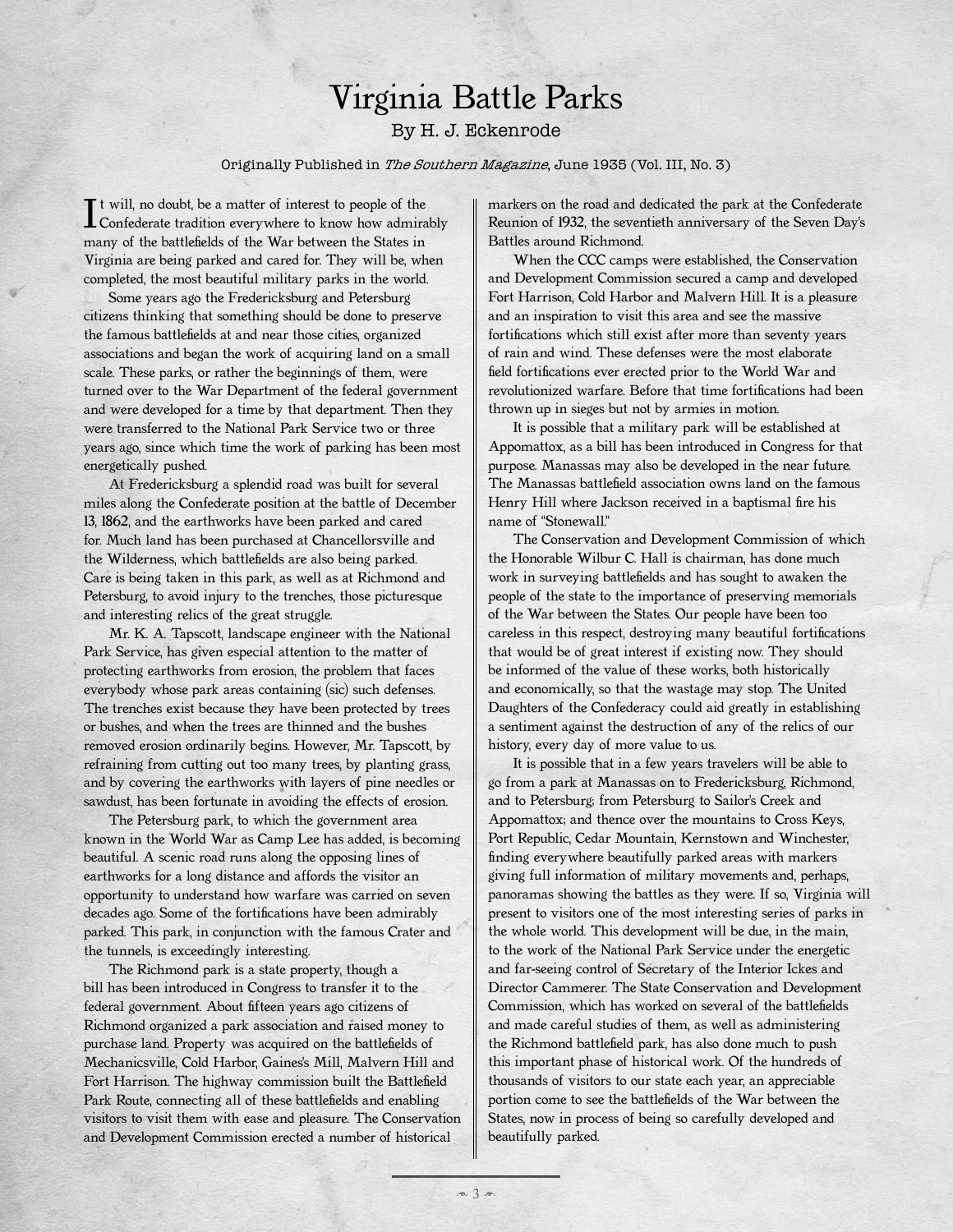# 2015 Central Virginia Battlefields Trust Annual Meeting & Dinner

MEMORIAL DAY WEEKEND - MAY 22ND THROUGH THE 24TH

#### **"Remembrance"**

The Central Virginia Battlefields Trust is pleased to announce plans for our 2015 annual meeting and dinner. This year's event will return to our three-day format which has been very popular in the past. Our weekend will incorporate the area's Memorial Day events as well as our own unique tours, including visits to several local historic cemeteries to learn about their famous residents.

On **Friday, May 22nd** arriving members and their guests may sign in at the CVBT's registration table located at the Fredericksburg Hospitality House, beginning at noon. At **1:30** 

**PM** we will depart the hotel by bus for a tour of **Fredericksburg National Cemetery** on Marye's Heights, led by retired NPS historian Donald Pfanz. Don will tell us about the cemetery's origins, its residents, and its evolution as both a site for interpreting the Battles of Fredericksburg in 1862 and 1863 and as a memorial to the soldiers who gave their "last full measure of devotion" there. We will also enjoy a once-in-a-lifetime chance to visit **the historic Rowe House** on Hanover Street. This structure is one of a mere handful that survive from the 1862 battlefield. It is privately owned and has been recently renovated.

After a break we will reconvene at The Hospitality House for the **CVBT Annual Banquet** at **6:30 PM**. It will include a delicious buffet dinner, a premium cash bar, and a silent auction to raise funds for battlefield preservation. You may peruse a list of select auction items on our web site annual meeting page, at **www.cvbt.org**. This year we are honored to welcome special guest speaker William C. Davis. Mr. Davis is the author or editor of more than fifty books in the fields of Civil War and Southern history, as well as numerous documentary screenplays. He was the on-camera senior consultant for 52 episodes of the television series *Civil War Journal*, as well as a number of other productions. In 2013 he retired after thirteen years as Professor of History and Executive Director of the Virginia Center for Civil War Studies at Virginia Tech. His book *The Battle of New* 



*Market* is the basis for the motion picture *Field of Lost Shoes*. He is a four-time winner of the Jefferson Davis Award for book-length works on Confederate history, including an award for his newest publication, *Crucible of Command: Ulysses S. Grant and Robert E. Lee—The War They Fought, the Peace They Forged*. The *Wall Street Journal* gave Davis's new book a strongly positive review in a March 7, 2015 article entitled "The Odd Couple." That article calls *Crucible of Command* "smoothly written"; lauds the author's "meticulous drive for facts"; and concludes that the result is a book that is "brilliant and balanced." Davis's talk for our annual meeting dinner will be *"*Grant and Lee, The Generals Nobody

Knows," based on his recently published work. Davis will cover both men's full lives, introducing new information into their stories. Mr. Davis will be on hand to autograph your books prior to dinner only. His newest book, *Crucible of Command: Ulysses S. Grant and Robert E. Lee—the War they Fought, the Peace they Forged,* will be available for purchase. (Books sales and signing are exclusive for registered guests of the Central Virginia Battlefields Trust event).

**On Saturday, May 23rd,** Bob Krick will lead a morning tour to sites around Fredericksburg where Confederates are buried. The largest of those is the **Confederate Cemetery** and the adjacent **Fredericksburg City Cemetery**. These two cemeteries contain more than three thousand Southern dead, including generals Perrin, Barton, Maury, Stevenson, Sibley, and Ruggles. Numerous other familiar and interesting Confederates are buried there; so too are CVBT's longtime friend Jerry Brent and some other modern historical figures. We will also walk north on Washington Avenue, through a battle zone, to the private **Kenmore Cemetery** behind the Mary Washington Monument. The bus will stop briefly near the burial site of dead from local hospitals in late 1861 and early 1862, as well as the private **Thornton Family Cemetery**, which contains the remains of a staff officer who was killed in the same volley that mortally wounded Stonewall Jackson. Finally, we will visit the **Masonic Cemetery** downtown, which holds more Confederate dead, as well as a stone that is alleged to date back to 1666. A few feet from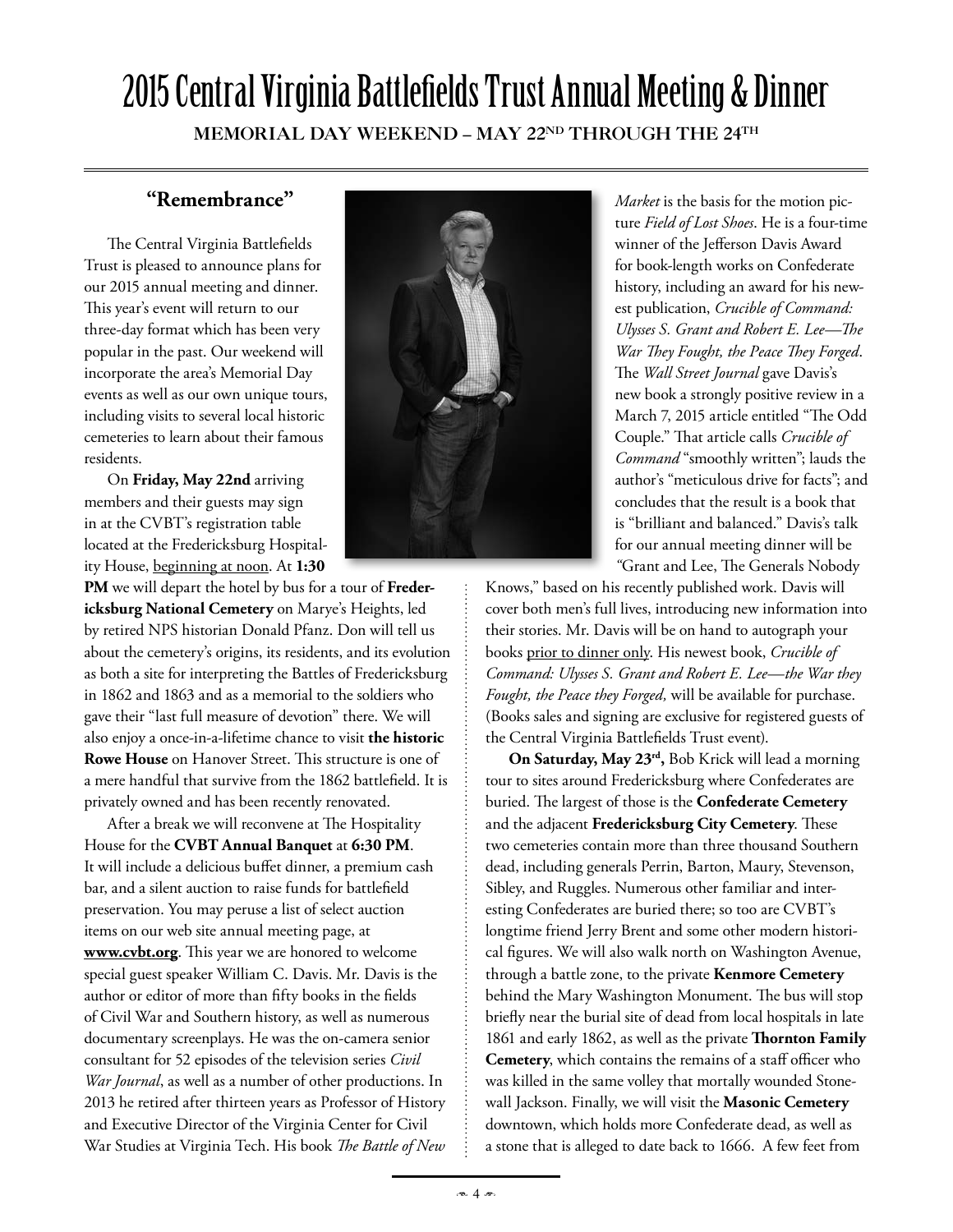that cemetery lies Ristorante Renato, where we will enjoy an elegant and delicious lunch.

After lunch, the bus will carry us southeast into Caroline County, to visit the magnificent 1850s home of the Corbin Family, **"Moss Neck,"** where Jackson spent most of the last winter of his life, and where he gave his hatband to 5 ½ year old Janie Corbin. We will walk across the grounds for about a mile (roundtrip) to the family cemetery, where archaeologists have recently confirmed that Janie is buried. Because Moss Neck is privately owned, and touring opportunities are strictly limited, we are delighted to have this chance to gain access to the site.

The owner of **Grace Church**, a little antebellum Episcopal chapel on the Bowling Green Road, a few miles west of Moss Neck, has also agreed to open the chapel for our tour group. Grace Church served as headquarters for General Robert E. Rodes during the winter before Chancellorsville, and has some interesting early-20th-century connections too.

On the way back to town, we will stop briefly at the **"Slaughter Pen Farm"** that was saved in a mammoth preservation coup through the combined efforts of CVBT and the Civil War Trust.

The bus will return to the hotel to provide tourers time for dinner on their own before the evening program. After dinner CVBT will provide bus transportation to the Fredericksburg National Cemetery and the Confederate Cemetery, for Luminaria commemorations hosted by the NPS and the Fredericksburg Chapter of the United Daughters of the Confederacy, respectively. It is a beautiful and evocative experience that you will not want to miss.

On **Sunday, May 24th** we will turn our attention to the west, touring sites that CVBT has successfully preserved on the **Chancellorsville and Wilderness battlefields**. Jim Pates and other CVBT board members will relate for tourers the historic significance of these sites, as well as war stories of a more modern vintage: how these sites were saved from destruction and loss to the demands of an exploding population. This will be a behind-theropes look at these crucial but seldom-visited sites, as well as a behind-the-scenes look at the tools and methodology of historic preservation. CVBT supporters will come away with a deeper understanding of where, and how, their generous support is applied in the noble work of saving our nation's history. The tour will include a picnic stop at the Chancellorsville Battlefield Visitor Center. Participants will have the opportunity to pre-select their sandwich choice for lunch. The tour will conclude back at the hotel by mid-afternoon.

**Our billet**: **Fredericksburg Hospitality House hotel, at 2801 Plank Road, Fredericksburg** (just inside the Central Park retail center). CVBT is holding a block of guest rooms at the Hospitality House, which will be available for the rate of \$89.00 per night, for both single and double rooms. Room reservations must be made by May 10, 2015 to take advantage of the group rate. Please note that the ground floor of the hotel is designated as "pet friendly." *Please call the hotel for CVBT rooms*.

#### Hotel Web Site:

**www.fredericksburghospitalityhouse.com** Hotel Phone: 540–786–8321 Toll Free: 1–800–682–1049

#### **CVBT Event Pricing**:

| * <u>Before April 25</u>    | After April 25 |
|-----------------------------|----------------|
| Full weekend (less lodging) |                |
| \$195.00                    | \$245.00       |
|                             |                |

#### **Pricing for individual events is as follows:**

| Friday tour                  | 45.00 60.00   |       |
|------------------------------|---------------|-------|
| Friday night Banquet         | $60.00$ 75.00 |       |
| Saturday tour, lunch         |               |       |
| and bus to evening luminaria | 60.00         | 75.00 |
| Sunday tour and picnic lunch | 45.00         | 60.00 |

\*DON'T FORGET THE EARLY BIRD DISCOUNT! Register before April 25, 2015 and receive a 25% discount on all events.

For questions, please contact us at: **chiefadministrator@cvbt.org**

To register online, please go to our website at: **www.cvbt.org**

*"The mission of Central Virginia Battlefields Trust is to preserve land associated with the four major campaigns: Fredericksburg, Chancellorsville, Wilderness and Spotsylvania."*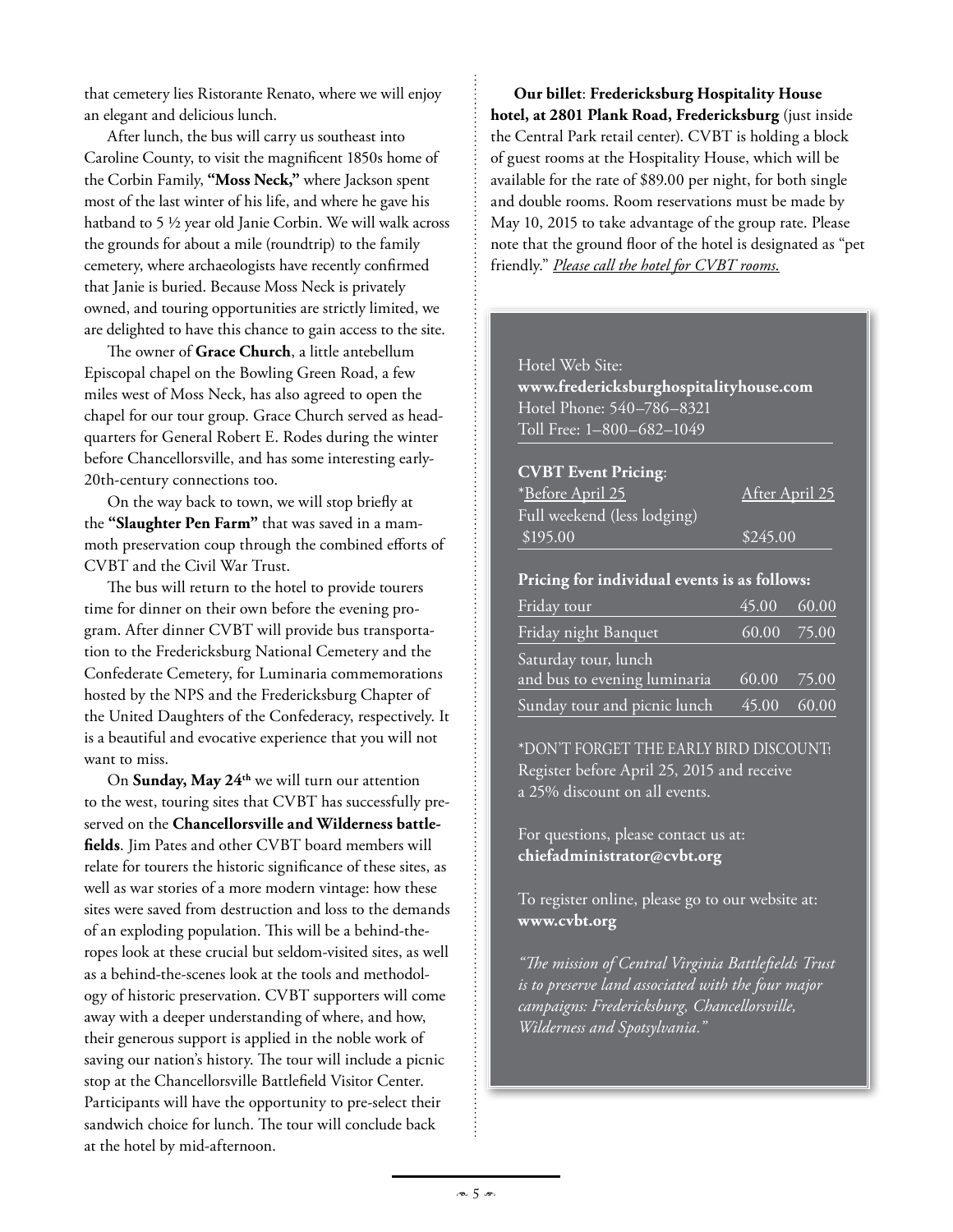## Fredericksburg History & Biography: *The 2014 Volume is Now Available*

CVBT is pleased to announce the publication of the 13<sup>th</sup> volume of our annual scholarly journal. Copies have been mailed to all CVBT members at the Active level or above. Journals are also available at some local bookstores, the NPS Battlefield Visitor Center, and through our web site.

Like previous journals, Volume 13 includes new historic research and previously unpublished primary source material, and an examination of local Confederate burials. The opening article, "The Vermont Brigade at Fredericksburg, December 1862," was written by

Dr. Thomas P. Fortune, who resides and practices medicine in town. This piece examines the transformation of the Brigade's raw recruits of 1861 into battle hardened veterans. After serving on the Virginia peninsula and at Antietam, the First Vermont Brigade was ordered into battle on December 12, 1862. The article describes in detail the terrain south of town and the movements of the Vermont regiments from December 10-18. Altogether, the Brigade sustained only 144 casualties—a fraction of the more than 12,000 suffered by the Union as a whole—largely because the Vermonters were deployed as skirmishers, and often remained flat on the ground, not in the line of battle. Dr. Fortune's account is thorough, with great insight into the specifics of the battle and the leadership skills of Union commanders. He also humanizes the story with interesting background information and quotes from many of the Green Mountaineers.

The second piece, "West Wall Soldiers," was penned by Roy B. Perry, Jr, a member of the SCV Matthew Fontaine Maury Camp 1722, which has invested much effort to memorialize the soldiers buried in Fredericksburg. Mr. Perry details the work of the Ladies Memorial Association in preserving records of grave sites, purchasing land for the Confederate Cemetery, and bringing the remains of many soldiers to their final resting places along the western perimeter wall. Since then, Robert A. Hodge and Robert K. Krick have compiled additional inventories of graves. Mr. Perry has supplemented these inventories by adding more details about the burial locations; birth states; ranks; ages at time of enlistment, injury and death; causes of death; and other known details. This well-researched article provides new



information on 151 Confederates buried at Fredericksburg. His article concludes with a poignant poem entitled "The West Wall Soldiers."

The third article, "Minutes of the Common Council of the Town of Fredericksburg, 1864-1865," was transcribed and annotated by Erik F. Nelson, who serves as Fredericksburg's Senior Planner and Archivist, and was a founding member of CVBT. This entry supplements two prior articles on the town Council Minutes that covered the periods from 1860-1861 and 1862-1863. In this piece, Mr. Nelson provides a detailed record of the workings of the Town Council during the

waning years of the war. While the minutes discuss many mundane activities of the Council, other entries clearly show the deep effect the war had on the community. The purchase of food to aid impoverished residents was noted, and the minutes further describe citizens' efforts to arrest straggling or wounded Union soldiers, and the City's later work to exchange those Federals for Confederates hostages. During much of this period, the Council was clearly involved in both civic and military matters. But by April 1865, the minutes reflect that the end of the war was at hand. Since the military had withdrawn, there is discussion of calling on citizens to act as a voluntary police force. Thereafter, on April 27-28, there is clear acknowledgement that the war has come to an end, followed by a call for citizens to submit to the authority of the United States. These minutes also note the assassination of President Lincoln, and call for punishment of the perpetrator. By June 1865, the minutes largely return to discussions of typical civic matters. All in all, this article provides a fascinating picture of the workings of the Town Council during a time of great upheaval.

The final article, part of our ongoing Southern Exposure series, focuses on an aerial photograph of Fredericksburg that was taken by the U.S. Army Air Corps in May 1933. This image shows the relatively flat and open terrain along the Rappahannock River south of the City, which was virtually unchanged since the time of the war. This open land put the Federals at a considerable disadvantage as they moved toward Confederate forces in the western hills. An interactive version of this photo is available on the NPS blog site *Mysteries and Conundrums.*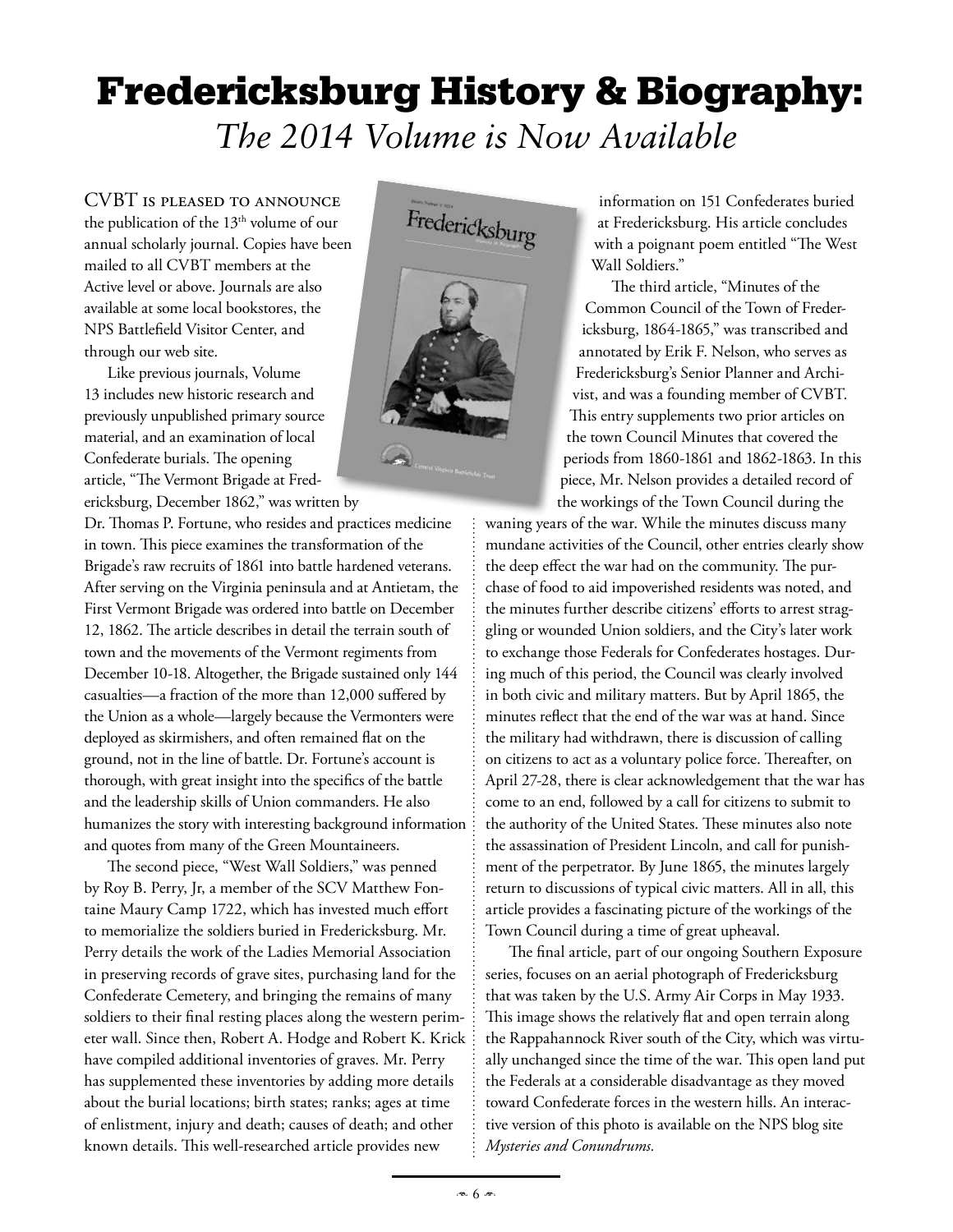# *CVBT Open House a Grand Success*

n the evening of March 11, CVBT hosted an open house at our new office, which is located at 1115A Tyler Street, in the Fredericksburg Battlefield Industrial Park, just below Lee's Hill and across the street O

from Braehead Farm. The goal of this event was threefold: to give local business and government leaders, and some of our longtime supporters, the opportunity to meet our new Chief Administrator, Ben Brockenbrough; to give attendees a chance to talk and share their thoughts with CVBT Board members; and to show off our new office space.

CVBT has been given this space–rent free–due to the incredible generosity of one of our Board members, Charlie McDaniel. The office has roughly 2,560 square feet, and it includes a large central area for Board meetings and other events, along with four offices, two storage rooms, and a kitchenette. While we previously rented a tiny room that we used primarily for storage, all of the work that was done by CVBT Board members and previous executive directors had to be done in their own homes or offices.

Needless to say, we are thrilled to have this new office as our official "home base." Charlie and the Hilldrup Moving and Storage Company, and Liberty Place Partners, have also provided us with a nice complement of gently used office furniture for our new space, including desks, filing cabinets, tables, book cases and a variety of chairs. We have truly been blessed by these gifts. Last but not least, it has been fun to realize that groundhogs from Braehead Farm are frequent visitors to our new home site!

The addition of Ben as our new Chief Administrator in January of this year has also proven to be a godsend to CVBT. Ben has settled in very nicely, coordinating many aspects of the move, and has eased seamlessly into the various tasks of working closely with president Mike Stevens and the Board, taking on the administrative work that comes with the job, and working to meet and develop good relations with you, our valued members. A big "Huzzah" for Ben! We hope that many of you will have the chance to talk with him at our upcoming annual meeting.



**Guests mingle in the central room of our new office**



**CVBT Chief Administrator Ben Brockenbrough and Lisa Van Winkle** 



**Chief Administrator Ben Brockenbrough's new office**



**CVBT Director of Communications and Web Master Tom Van Winkle's office**